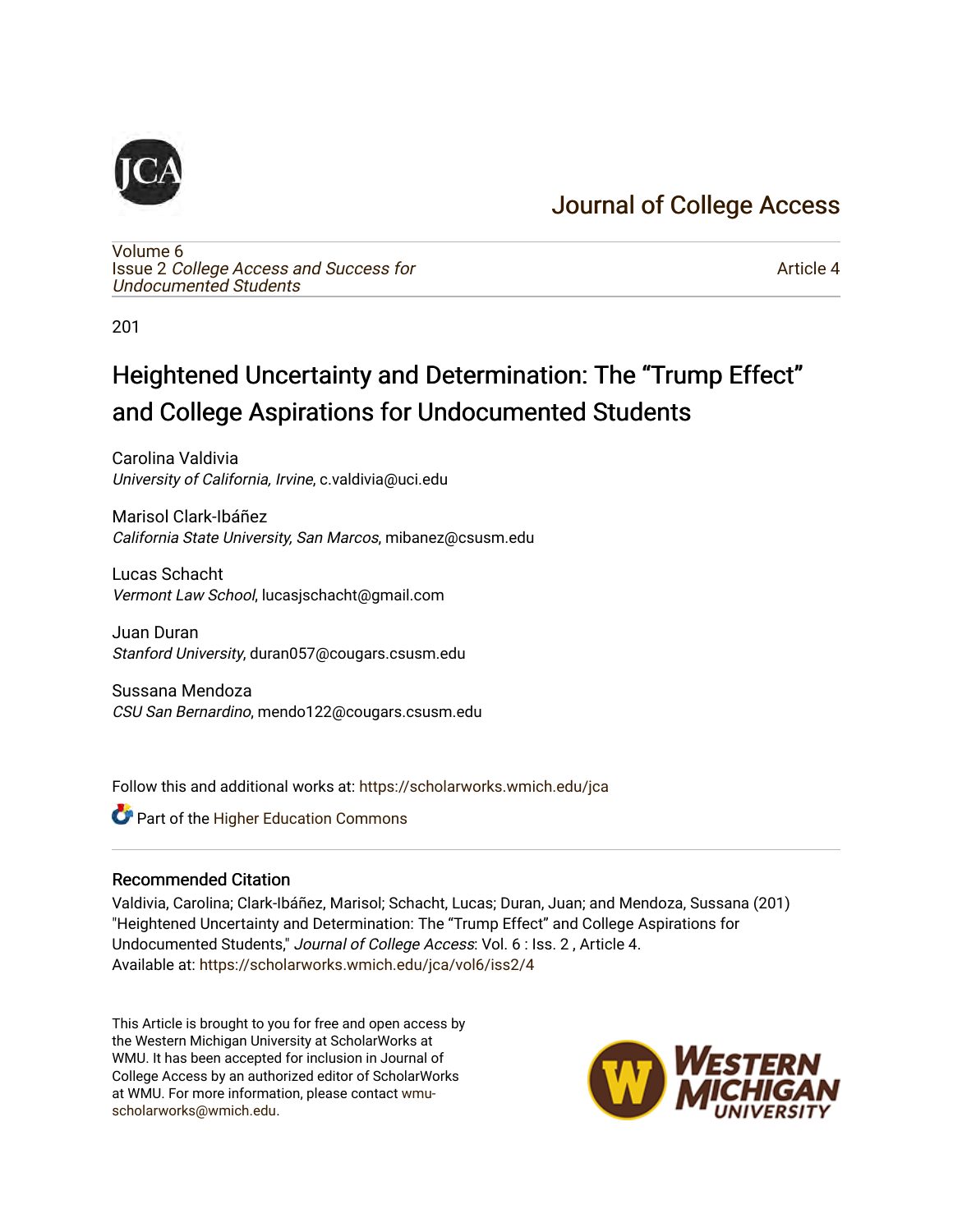## Heightened Uncertainty and Determination: The "Trump Effect" and College Aspirations for Undocumented Students

#### Cover Page Footnote

We would like to thank the students, educators, counselors, and administrators who participated in the UndocuResearch project. Thank you for your time, trust, and support of the project. A very special thank you as well to Students Without Limits for their ongoing partnership and support. We acknowledge with deep gratitude our funders for this project: North County Higher Education Alliance, Latino Center for Leadership Development, ACT, the Sociological Initiatives Foundation, National Latino Research Center, and UndocuScholars at UCLA. We appreciate the support of space and resources from: Palomar College, Mira Costa College, and California State University San Marcos.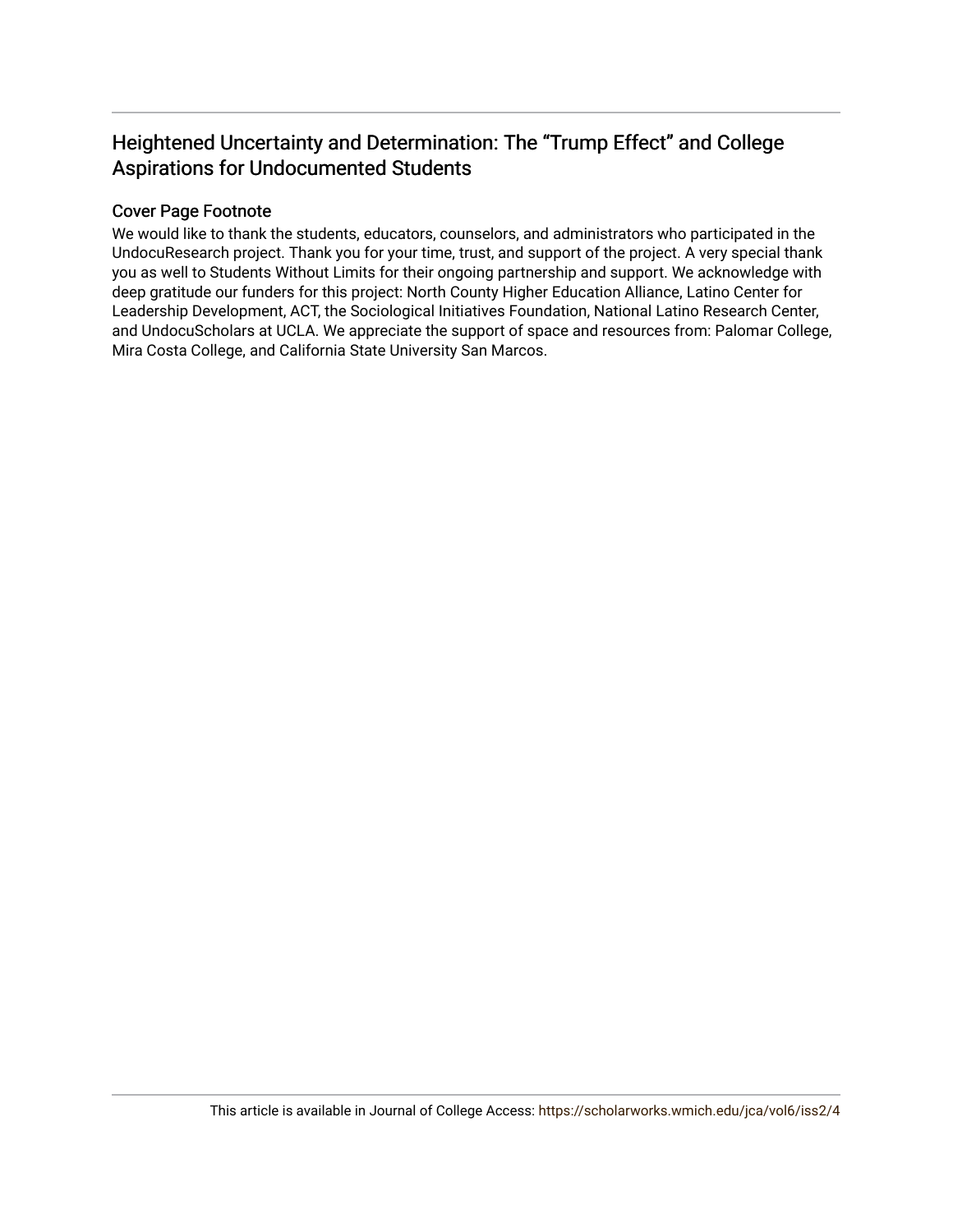# **Heightened Uncertainty and Determination: The "Trump Effect" and College Aspirations for Undocumented Students**



Authored by Carolina Valdivia (*University of California, Irvine*) Marisol Clark-Ibáñez (*California State University San Marcos*) Lucas Schacht (*Vermont Law School*) Juan Duran (*Stanford University*) Sussana Mendoza (*California State University San Bernardino*)

#### **Introduction**

*When Trump ended DACA, I was just like, 'What am I supposed to do? How am I supposed to work? How am I supposed to be able to provide for myself and go to school and not be scared?' I literally cried when he got elected.* 

eticia, a high school senior and<br>DACA beneficiary, shared how<br>felt about the 2016 U.S. presider<br>election and actions of the Trun<br>administration thereafter. For many DACA beneficiary, shared how she felt about the 2016 U.S. presidential election and actions of the Trump administration thereafter. For many undocumented students, it marked a critical juncture in their lives. During his presidential campaign, Donald Trump mobilized antiimmigrant sentiment by calling for the deportation of all undocumented immigrants and the fortification of a physical wall along the U.S.-Mexico border. Within a few months of its inauguration, the Trump administration also sought to terminate the Deferred Action for Childhood Arrivals (DACA) program, which provides eligible undocumented young adults with a temporary work permit and

#### **ABSTRACT**

This article examines the educational experiences of undocumented high school students during the Trump administration—a time marked by the intensification and expansion of immigration enforcement practices. Drawing on 24 in-depth interviews, we find that undocumented high school students experienced increased instances of bullying near the time of the 2016 U.S. presidential elections. Our respondents also worried about the growing uncertainty surrounding immigration policies and the future of DACA. This uncertainty shaped their plans; many students felt compelled to prioritize working and delay starting college to make use of their work permit while they had access to DACA and build emergency savings. While the current political climate gravely exacerbated students' fear and anxiety, students demonstrated a tremendous amount of resiliency, agency, and determination to achieve their goals. We find that access to a support network and encouraging school personnel played a key role. Thus, we conclude this article with a set of key recommendations for educators and counselors who are working with undocumented students and their families on the ground.

Keywords: immigration, undocumented students, college, enforcement

#### **Special Acknowledgement**

We thank the students, educators, counselors, and administrators who participated in the UndocuResearch project. Thank you for your time, trust, and support of the project. A very special thank you as well to Students Without Limits for their ongoing partnership and support. We acknowledge with deep gratitude our funders for this project: North County Higher Education Alliance, Latino Center for Leadership Development, ACT, the Sociological Initiatives Foundation, National Latino Research Center, and UndocuScholars at UCLA. We appreciate the support of space and resources from: Palomar College, Mira Costa College, and California State University San Marcos.

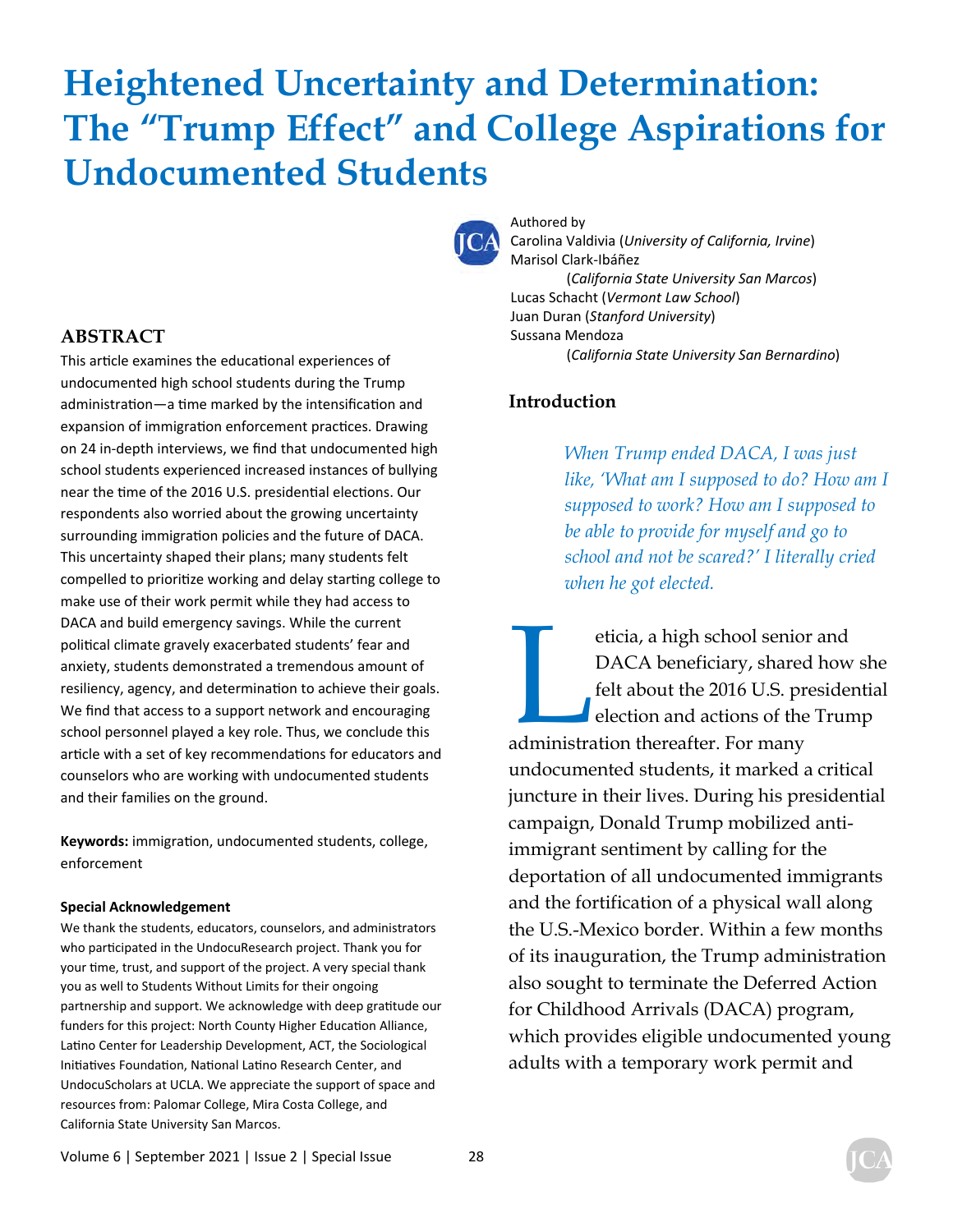protection from deportation<sup>1</sup>. Until recently, approximately 98,000 undocumented students were graduating from U.S. high schools each year *without* being able to apply for DACA. Youth, such as Leticia, live with the uncertainty that they may not be able to continue renewing their permits should the program end in the foreseeable future. In this article, we examine how the Trump administration's mobilization of antiimmigrant rhetoric and policies—what has been termed as the "Trump effect" (Andrade, 2017; Rodgers et al., 2017)—has permeated classroom walls and subsequently affected undocumented high school students' educational experiences, including their mental health, ability to concentrate at school, relationships with their peers/school personnel, and plans.

Without access to a legal immigration status, undocumented students are unable to legally work, drive, travel, and are ineligible to receive federal financial aid. While DACA and state-level policies such as Assembly Bill 540 (AB 540) in California have improved access to a higher education for those eligible (Abrego, 2006; Clark-Ibañez, 2015; Gonzales, 2016; Wong & Valdivia, 2014), significant barriers remain in the context of a rapidly changing and increasingly anti-immigrant

political climate. With a few important exceptions (Muñoz et al., 2018; Nienhusser & Oshio, 2018; Valdivia, 2020), the literature has left largely unexplored the consequences that the current political climate is having on undocumented students, especially when it comes to those who are currently enrolled in high school.

Drawing on 24 in-depth interviews with undocumented students enrolled in a high school in San Diego County, California, or recently graduated, we find that undocumented high school students experienced increased instances of bullying near the time of the 2016 U.S. presidential elections. Reports of discrimination and bullying, which mirrored the language utilized by Trump during his campaign, continued after inauguration. During this time, undocumented high school students also worried about the growing uncertainty surrounding immigration policies and the future of DACA. This uncertainty shaped their plans; many students felt compelled to prioritize working and delay starting college to make use of their work permit while they had access to DACA and build emergency savings. While the current political climate gravely exacerbated students' fear and anxiety, students demonstrated a tremendous amount of resiliency, agency, and determination to achieve their goals. We find that access to a support network and encouraging school personnel played a key role. Thus, we conclude this article with a set of key recommendations for educators and counselors who are working with

 $1$ The Obama administration first announced DACA on June 15, 2012. Five years later, on September  $5<sup>th</sup>$  of 2017, the Trump administration terminated the program. Several lawsuits followed thereafter. On June 18, 2020, the U.S. Supreme Court blocked the Trump administration's attempt to end DACA. At the time of this writing (April 2021), USCIS has resumed accepting DACA applications, but the future of the program remains uncertain.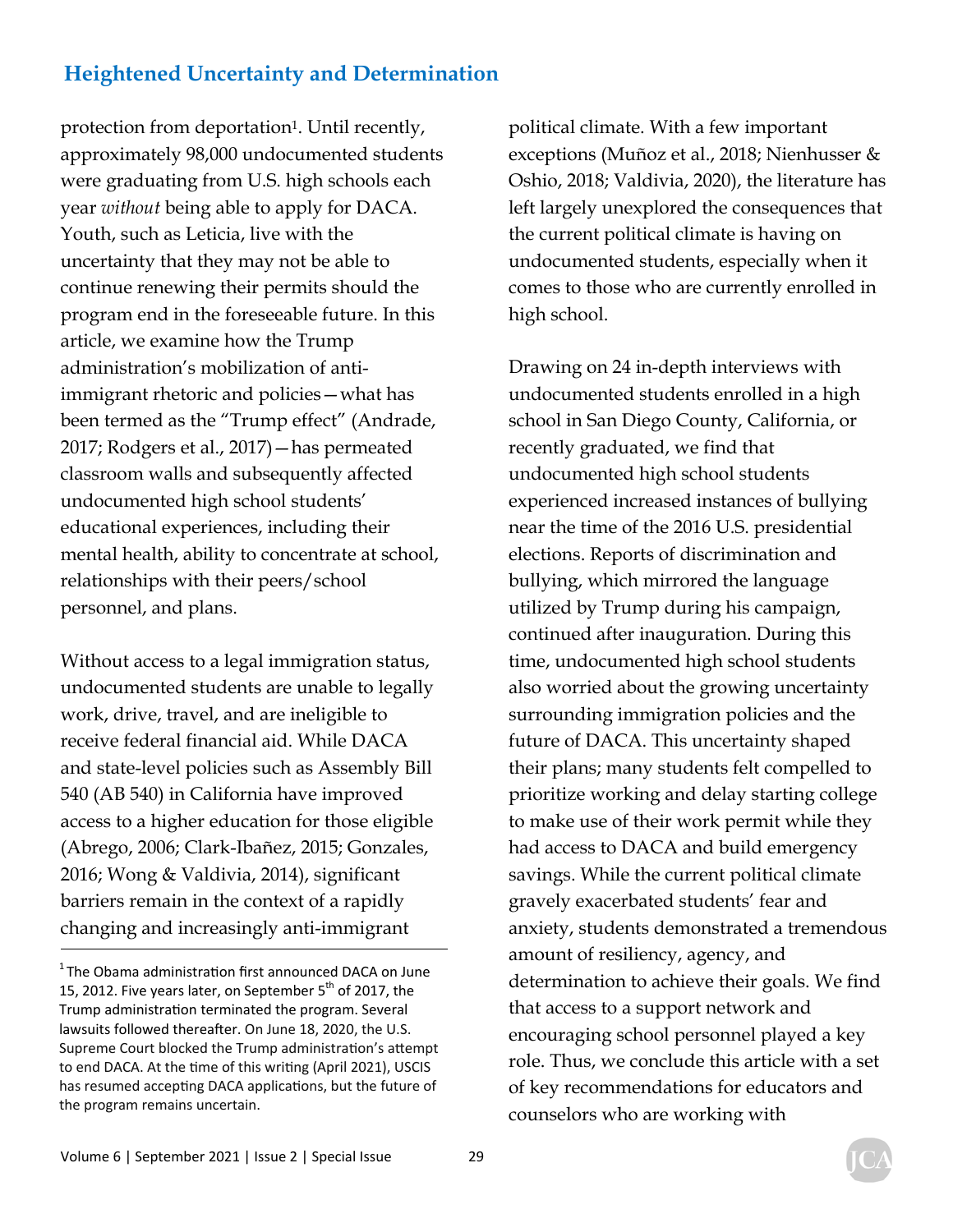undocumented students and their families on the ground.

#### **Literature Review**

Undocumented students often begin to learn about the limitations that their immigration status presents during high school (Gonzales, 2011, 2016; Suarez-Orozco et al., 2011). This stage in the life cycle coincides with increasing adult responsibilities, such as the need to work and drive. This is often a time when undocumented students learn that, unlike their documented peers, they cannot legally work, travel, drive, or apply for federal financial aid without a legal immigration status.

This awareness informs undocumented students' decisions of pursuing a higher education and may lower their aspirations (Abrego, 2006; Abrego and Gonzales, 2010; Greenman and Hall, 2013). In a study among undocumented students before and after high school graduation, for example, Abrego (2006) found that two of the students she interviewed decided not to even bother applying to college because they realized that even if they were admitted, they would not be able to afford tuition. Three students who did apply and were admitted to several universities opted for the more affordable community college, again, because of the lack of financial aid to help cover increasing tuition costs. Indeed, the inability to receive federal financial aid is often the biggest barrier that prevents undocumented students

from enrolling in and successfully graduating from college (Contreras, 2009; Flores, 2010).

The limitations that come with being undocumented extend beyond the financial and into the psychological. Studies note that undocumented students experience acute levels of hopelessness, stress, and uncertainty as illegality disrupts their sense of belonging, severely limits their opportunities, and constraints their future (Abrego, 2006; Canseco and Clark-Ibáñez, 2015; Contreras, 2009; Gonzales, 2010, 2011, 2016; Valdivia, 2020). Additional challenges that undocumented students face in their pursuit of a higher education include the lack of institutional support and encounters with discriminatory school personnel (Contreras, 2009; Gonzales, 2010, 2016; Mondragon, 2020; Perez, 2009). Notably, school personnel are not always prepared to positively respond and serve undocumented students. Drawing on 20 in-depth interviews with undocumented students, Contreras (2009) found that when undocumented students disclosed their immigration status to ask for help, they were often discouraged from pursuing their goals. For example, when seeking information about pursuing graduate school, an undocumented student was told not to even bother applying because the student would not be able to legally work after graduation with their degree. In this article, we contribute to these studies by shedding light on the wide range of information that is available (or not) to undocumented students at the high school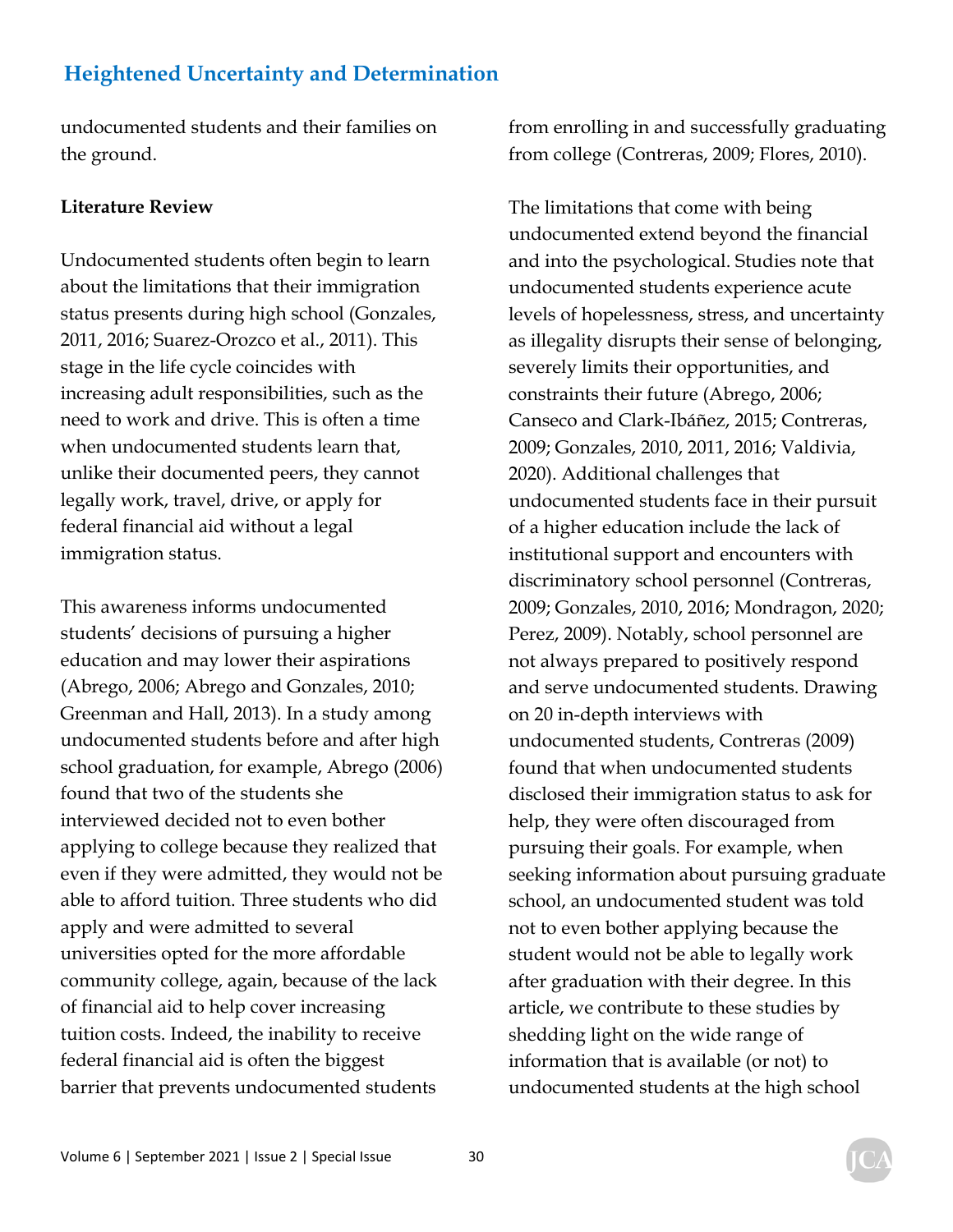level, and how this in turn shapes students' post-high school plans.

Lastly, while existing studies have made great strides with respect to understanding the unique challenges and limitations that undocumented students face, we know much less about undocumented students' forms of agency (for notable exceptions, see e.g., Garcia Cruz, 2020; Mondragon, 2020; Monico, 2020; Silvestre, 2020). In this article, we examine how the current political climate has not only exacerbated many of the barriers facing undocumented students, but also how it has prompted students to respond with a tremendous amount of resiliency.

#### **Theory**

Critical Race Theory (CRT) and Latino Critical Race Theory (LatCrit) were instrumental in guiding our study. Critical race theory acknowledges the centrality of race in everyday life and that racism is forged into legal and social institutions (Crenshaw et al., 1995; Crenshaw, 2002; Delgado & Stefancic, 2017; Solorzano & Yosso, 2001b). The theory has roots in legal studies and has become more extensively used in education studies (Ladson-Billings, 1998; Yosso, et al., 2004). There are five foundational themes: (a) racism exists, (b) dominant ideology must be challenged, (c) commitment to social justice, (d) experiential knowledge is valued, and (e) transdisciplinary analysis must be done within the historical and contemporary context (Solorzano & Yosso 2001a; Yosso et al., 2004). Several of these tenets are

particularly salient for our study. We found that the students acknowledged the racist ideology espoused by other students and other educators. We value the experiential knowledge of the students who also shared profound recommendations to transform schools and opportunities for future undocumented students. CRT provides the framework "to engage individuals that perpetuate oppression and systems of oppression through critical discourse, analysis, and human agency" (Lara, 2018, p. 20). In particular, the emphasis on agency in CRT is essential because our work is ultimately focused on social change and improving schools.

LatCrit is also crucial for the foundation of our study. Originating in the mid-1990s, LatCrit sought to include the experiences of Latinx individuals and communities into the CRT framework (Valdes, 2005). It added an important analysis of immigration, xenophobia, phenotype, and language into the CRT framework, all of which are key to understanding the experiences of Latinx undocumented communities (Pérez Huber, 2010). For example, Pérez Huber and Malagon (2007) utilized LatCrit to understand undocumented college students who identified structural barriers through "institutional neglect" that may not have otherwise been discovered. Similarly, Wiemelt and Maldonado (2018) drew upon LatCrit theory to help understand how systemic and institutionalized practices in schools privilege white, monolingual students, and further marginalized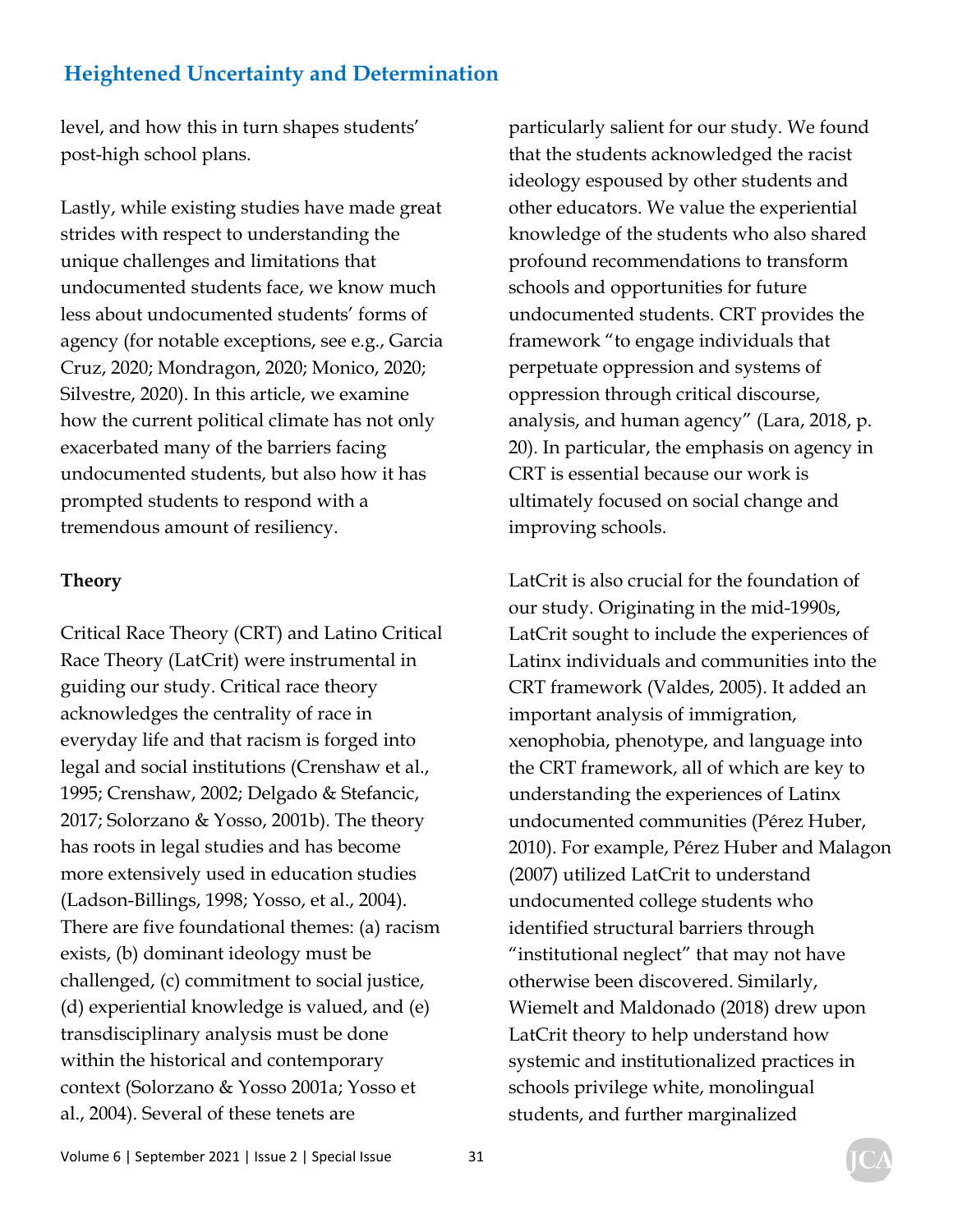undocumented bilingual students of color. Relatedly, UndocuCrit is a theoretical framework that emerged from LatCrit and it focuses on undocumented critical theory. The tenets include acknowledging the role and source of fear, differential experiences of liminality, familial sacrificio as a form of capital, and a collective approach to knowledge produced by and for undocumented immigrants (Aguilar, 2019). Taken together, LatCrit demands that research be focused on ameliorating oppression, which is strongly aligned to the focus of our study on undocumented high school students. Finally, the framework allows for previously unrecognized or unelevated voices to be amplified. In our study, participants illuminated the struggle and resiliency that can shape future directions in efforts to support undocumented students.

#### **Methods**

This study is based on the collective work of the UndocuReseach Project, which was initiated in January 2017. We are co-led by Dr. Carolina Valdivia and Dr. Marisol Clark-Ibáñez. The project aims to understand the experiences of undocumented high school students and the school personnel who work with them in San Diego County during the Trump administration. The study entailed three phases: 1) educator interviews, 2) interviews with high school students who identified as undocumented and/or were members of mixed-status families, and 3) ethnography in newcomer high school classrooms. For this article, we primarily

draw upon in-depth interviews with 24 undocumented students who currently or recently attended a high school in San Diego County, California2.

To recruit participants, we shared information about the project, eligibility requirements, and our contact information with undocumented students, educators, counselors, and community organizers in our personal networks. We distributed recruitment flyers when invited to present at various local high schools. We also conducted outreach through a local non-profit, Students Without Limits (SWOL), which supports undocumented high school students with legal and mental health services. SWOL offers direct services to students and professional development training to educators (e.g., teachers, counselors, staff, administrators). Everyone in this sample was born in México. All but one participant came to the United States when they were young children. Most lived with immediate family members. Six disclosed they did not have DACA while 13 shared that they did have DACA. Two-thirds were females and one-third were males. We utilize pseudonyms to protect the identity of our participants and do not report identifiable information shared in the interviews, such as the name of specific high schools. Interviews gathered information about students' educational experience, interactions with peers and school personnel, immigration background, views on immigration policy,

 $2$  Our project was approved as a full review by the IRB at California State University San Marcos (#1204785-1).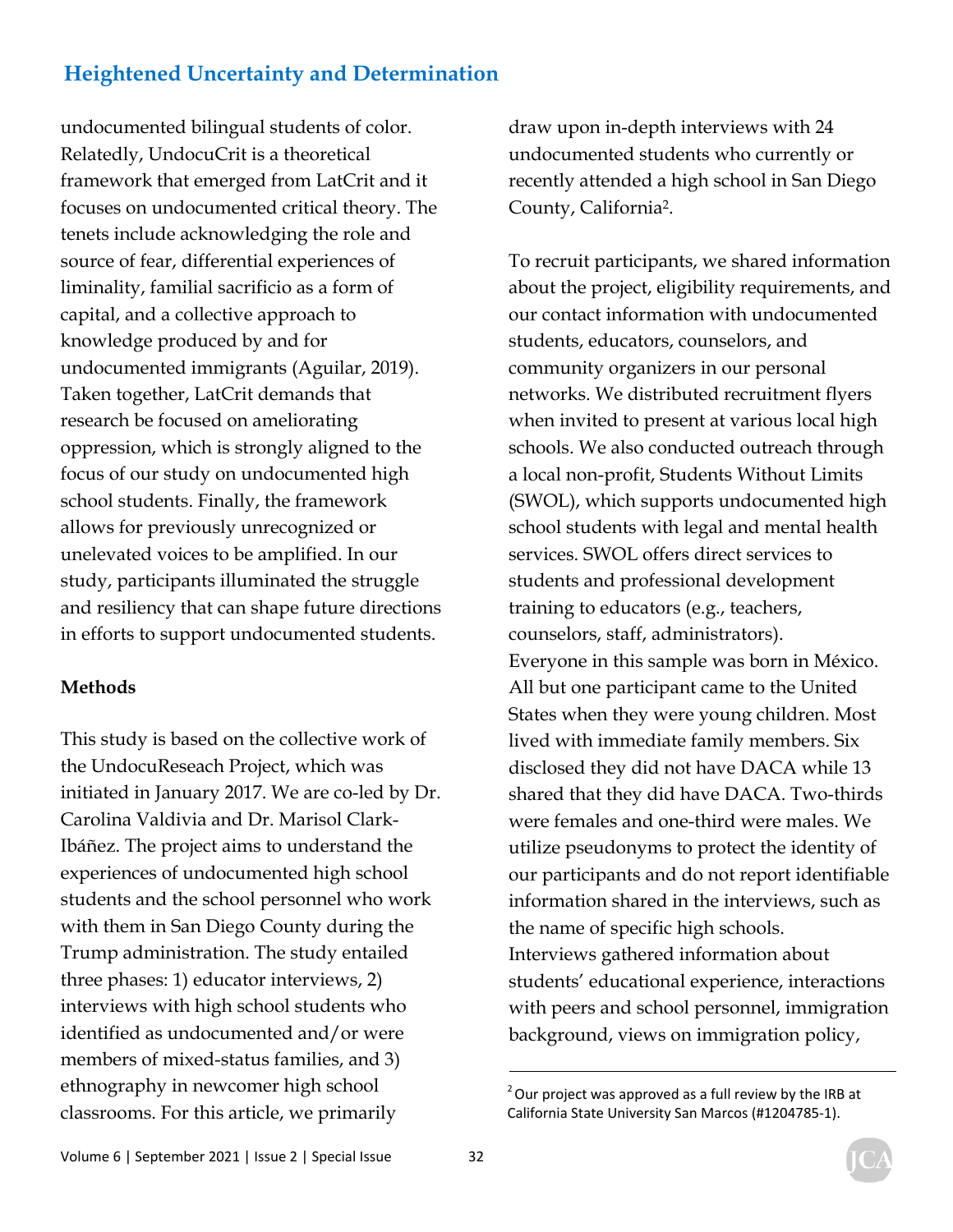and the future. Students shared multiple examples of how immigration enforcement practices at the local level impacted them and their families. Interviews lasted from 40 to 90 minutes, after which each student received \$20 gift card compensation for their time and participation, as well as a resource packet containing information about health, education, scholarships, and legal services available to undocumented immigrants in San Diego County.

#### **Findings**

#### **Impact of Political Context**

During and after the 2016 U.S. presidential election campaigns, undocumented high school students in our project reported experiencing an increasingly hostile climate in their schools. Leticia, who was born in Tijuana and migrated to the U.S. when she was five years old, shared she frequently overheard anti-immigrant and pro-Trump views expressed by her peers. She described,

*I remember a lot of people [were] talking about "building the wall" and supporting President Trump and [saying] "We need to take all those illegal aliens [sic] out of here," […] This would be in lunch, this would be in passing breaks, this would be in my social media.* 

These messages were all around students like Leticia, including through side conversations at lunch or classroom discussions. Notably, teachers were often present but would not intervene. This silence further enabled peers to express their anti-immigrant views. When

asked about teachers' responses, Leticia explained, "[Teachers] would just ignore it. Regardless, if it was good or bad […] In a way, [students] dominated the teachers. I know that all the bad things I heard… they were never stopped. I know that for a fact." Interviews with undocumented high school students like Leticia revealed that the antiimmigrant sentiment mobilized by the Trump campaign permeated classroom walls even before the administration's inauguration. These messages illustrate the pervasive and porous nature of the political climate in schools.

While these messages did not directly target a specific student, undocumented students were negatively impacted. Several students expressed feeling hurt by their peers' comments. Maribel, a senior in high school, shared:

*For me it doesn't come up often in like a classroom setting […] but my classmates do really have strong opinions politically about immigration. And they feel really confident saying that aloud regardless of who's listening and stuff. So, I do hear it come up a lot and, honestly, it really hurts.* 

Maribel reflected how fellow students' antiimmigrant politics felt quite personal. While students described teachers' negative views about immigration, the frequency of comments by peers was far more pervasive. In addition to the rhetoric in the news and social media (which presumably students could turn on or off), peers' comments in the hallway or cafeteria became painful assaults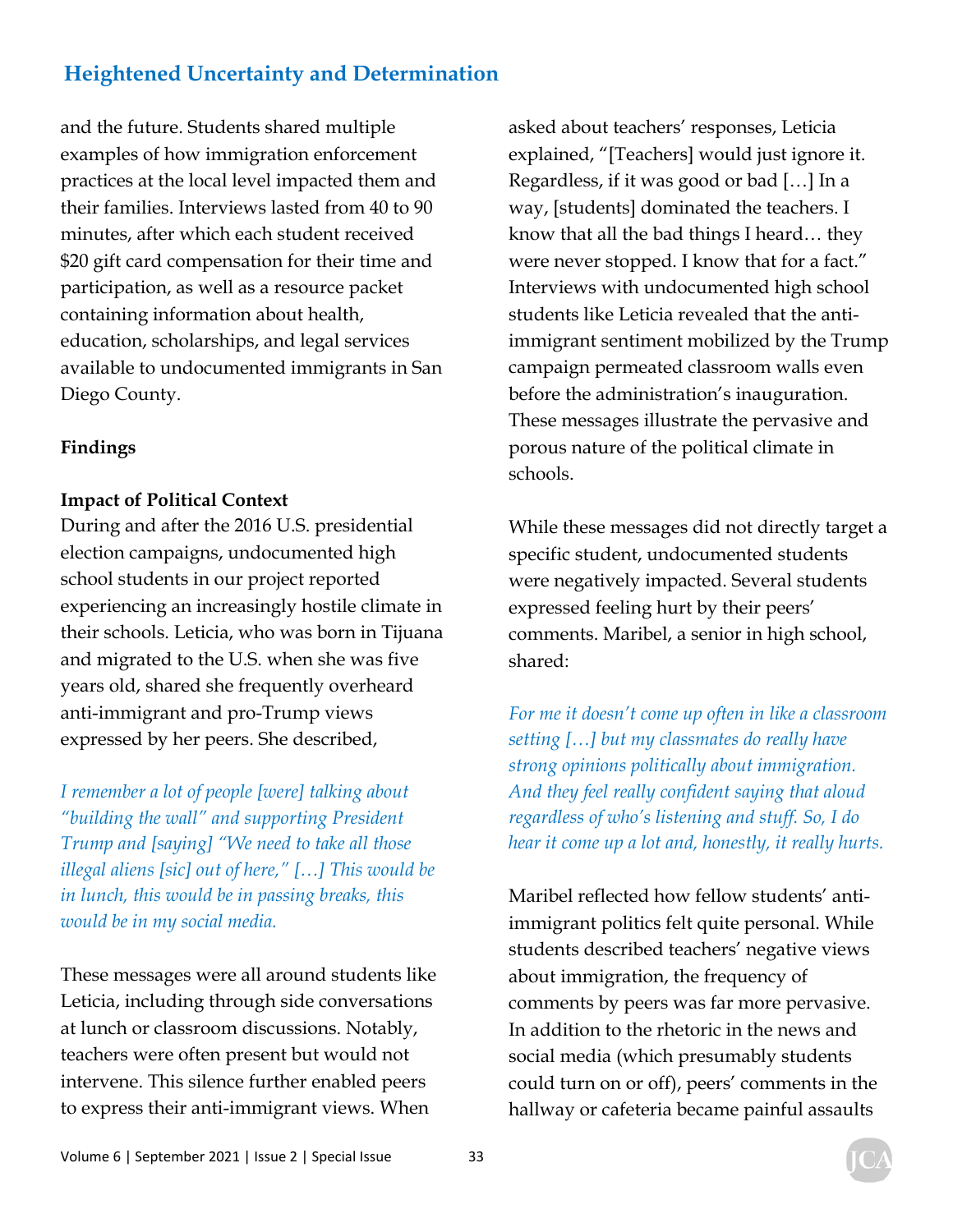on their very existence that they could not avoid.

Outside of the school setting, undocumented students were also frequently hearing about, and at times, witnessing immigration activity in their neighborhood. This further exacerbated students' levels of fear, stress, and anxiety. Teresa, a high school student who migrated to the U.S. when she was only a few months old, recalled:

*Once there was this time where there was a truck in front of my window and he [a neighbor] was ready to go to work and he had a daughter. They were our neighbors. She was inside and he was coming in with his lunch box and they were about to leave. And we just heard the girl scream and it was at like 6 in the morning. She screamed and I just looked outside my window and there was this car in the back. A man and women came out and they had guns that said ICE. And then, as they get out of the car and the girl was crying and I knew she knew what was going on. (Begins sobbing)* 

During the interview, it was difficult for Teresa to hold back her tears as she described what it was like to witness her neighbor's apprehension and the pain the entire family had to endure. Even months after the traumatic event, the nature of the arrest and the emotions it created continued to affect her. The fear that rushed to the surface was vivid in Teresa's memory.

She continued: "That day, it was a weekday. I was getting ready for school. My dad and mom didn't want to go out. It's, like, they're right in front of my house (begins crying) and they could be there any day for my parents. Ever since then, I have been scared." Witnessing the arrest impacted Teresa's parents and her their worry about her leaving the house even to go to school. The event had taken place the year before, but in the interview, Teresa's strong emotional reaction indicated that it had long lasting effects (see also e.g., Valdivia 2019, 2020). Given the political climate and high level of ICE activity in San Diego County (Garcia, 2019; Valdivia, 2019), many of our respondents recalled frequently hearing about a community member's arrest. Every participant had either witnessed an event like Teresa described or had heard such an arrest recounted by family members (or both). Coupled with indirect comments at school, participants' well-being, daily routines, and participation at school were informed by the community context, along with anti-immigrant political and media rhetoric.

#### **Mixed Emotions**

Under the anti-immigrant political climate fostered by the Trump administration, our respondents experienced mixed emotions. That is, while on the one hand students experienced a tremendous amount of fear and uncertainty as discussed on the previous section, students also maintained a sense of hope, actively searched for support and opportunities, and remained committed to their short- and long-term educational goals. Viviana, for example, has lived in the U.S. for over two decades and aspires to be a teacher.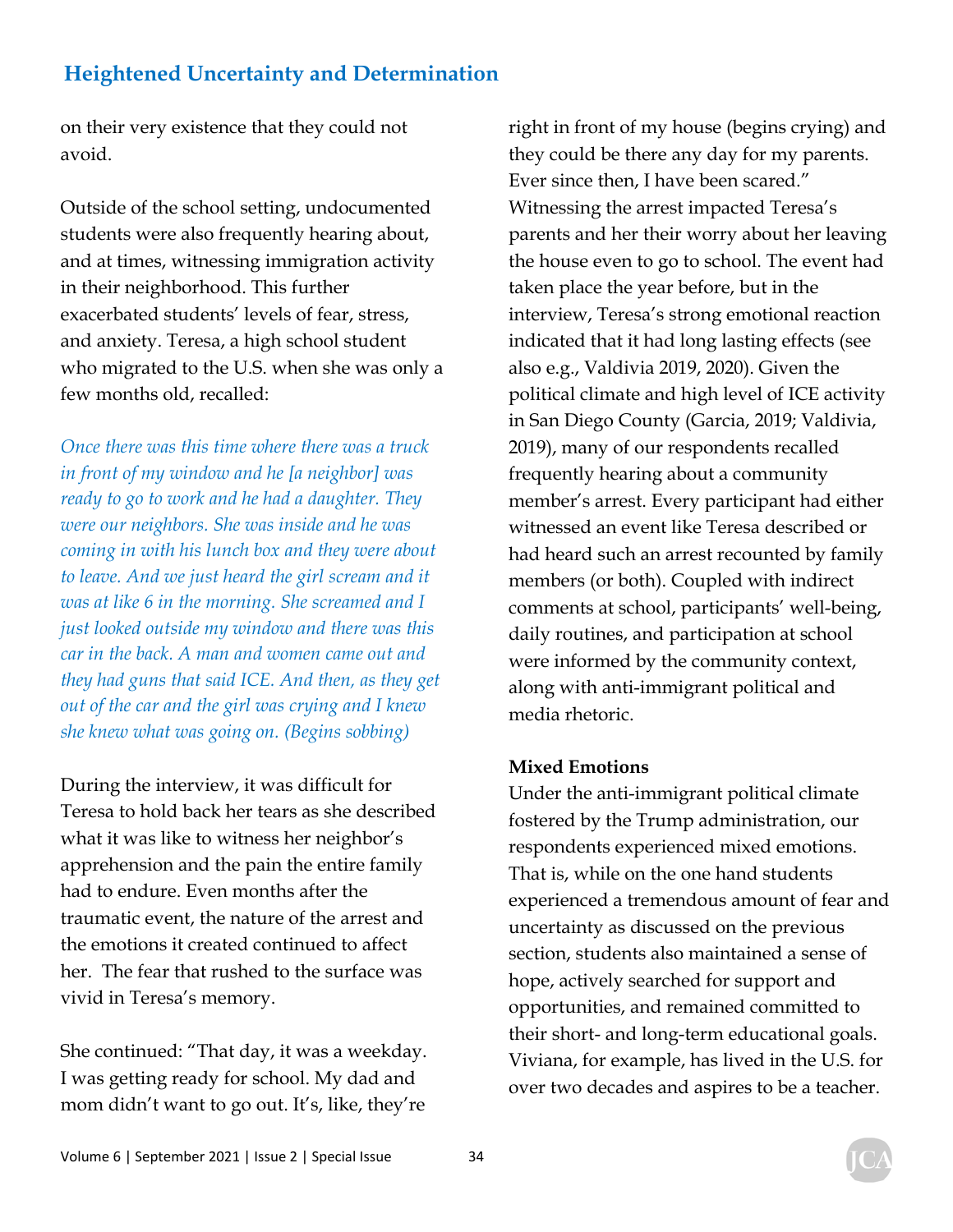She recently graduated from a local public high school in San Diego and, at the time of the interview, was attending community college. She reflected on her emotions immediately after Trump was elected in 2016:

*The night when he was elected, I was very upset… emotional. I remember one of the professors here emailed me [and said], 'I am sorry. Just don't lose hope.' Overall, my hope, my motivation towards obtaining my teaching credential and teaching and being in the classroom have never really gone [away]. Even though the political climate is very toxic and negative towards immigrants, I know, and I always had faith and hope that I will be a teacher and will have my classroom and I will be able to teach students, whether I am getting paid or not, I am still going to do it.* 

Viviana shared that her professor bolstered her spirits and mentioned her personal resolve to commit to her goal and not lose hope. Like Viviana, many of the students we interviewed dreamed of becoming teachers, doctors, social workers, or lawyers. They were eager to pursue a career that would enable them to help others in various capacities. Although the anti-immigrant political climate fostered by the Trump administration negatively affected students' emotional wellbeing, many students remained undeterred and verbalized how they would continue to pursue their goals.

Some students also remained hopeful of one day being able to adjust their immigration status. We found this sentiment expressed by participants who were currently enrolled in

college and had an immediate family member who was a U.S. citizen. When asked about his plans, for example, Adam shared,

*In 5 years, [I will] hopefully [be] in medical school. And, in 10 years, I hope medical school pays off and I hopefully get citizenship at that point because by then my sister will be able to file for my mom and for me. And just hoping I am employed, at least… I really want some form of economic stability and, at least have a job because, if I can't have a job, I really can't do much.* 

Adam aspired to be a doctor and indicated his priority of having steady employment. His goal centered around his sister being able to adjust his and his mother's immigration status.

We found several factors informed students' determination to keep going and remain hopeful about the future. Among these were a sense of responsibility to give back to one's parents for their many sacrifices, as well as a commitment to give back to others for the support that students have themselves received along the way. Viviana and Adam, for example, aspired to professions that help others.

Elizabeth, who has lived in the U.S. since she was one year old, noted, "I hope to give back… somehow give back to the people who helped me get to where I am and give resources to younger generations and be a resource." Elizabeth gave the example of creating scholarship opportunities for the future generation of undocumented students.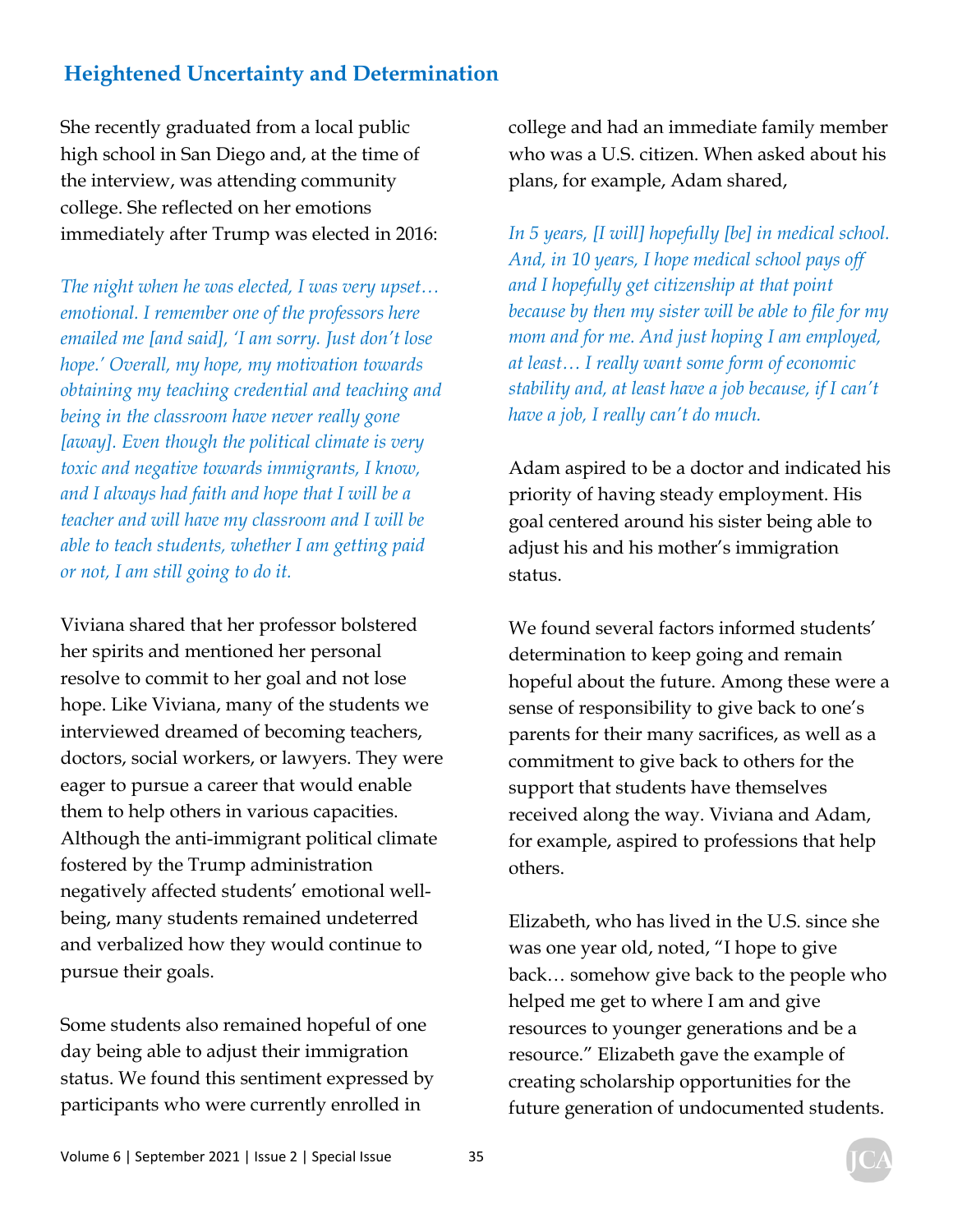At the time of the interview, Elizabeth had recently graduated from high school. Along her journey, she received the support from her mother, counselors, and teachers. She also received mentorship and advice, including information about internships she could pursue regardless of her immigration status. This support in turn motivated students like Elizabeth to continue pursuing their education to one day be able to help others. As we will discuss in the following section,

however, not all students received support from their teachers or counselors.

#### **College Access**

We also found patterns of dismissive sentiments and behaviors from school personnel towards undocumented high school students, which played a significant role in college access awareness and attainment among participants. Existing research indicates that

**"We also found patterns of dismissive sentiments and behaviors from school personnel towards undocumented high school students, which played a significant role in college access awareness and attainment among participants."** 

While many participants were enthusiastic about college, most lacked knowledge of the various requirements involved in making college choices. Applying to college is no easy task; this is especially true for undocumented high school students who often must navigate extra paperwork (e.g., the California AB 540 certification process) than the general population. As we conversed with participants about their experiences with getting information about college, most of

> them shared they did not receive adequate assistance from their school counselors. Carlos simply stated: "They didn't really say." Meaning, he never received any guidance from teachers or counselors about going to college as an undocumented student.

The role of school counselors should include mitigating pre -college stress or concerns by equipping students with the appropriate resources to

teachers' interactions with students impacts student success. This is especially the case for students who are traditionally underrepresented in college, such as undocumented students (Clark-Ibañez, 2015; Gonzales, 2016, Stronge, 2013). Our participants were excited about pursuing higher education and had a keen awareness about the lack of resources they were being provided compared to other students at their high school.

succeed in higher education. In critical education research, school counselors operate like gatekeepers and are supporting the status quo (Stanton-Salazar, 2011). Leticia, for example, expressed: "I felt that [my counselor] didn't like me. She was very exclusive. I felt that she was just there...to assign teachers and classes and she really wasn't any help [with college preparation]."

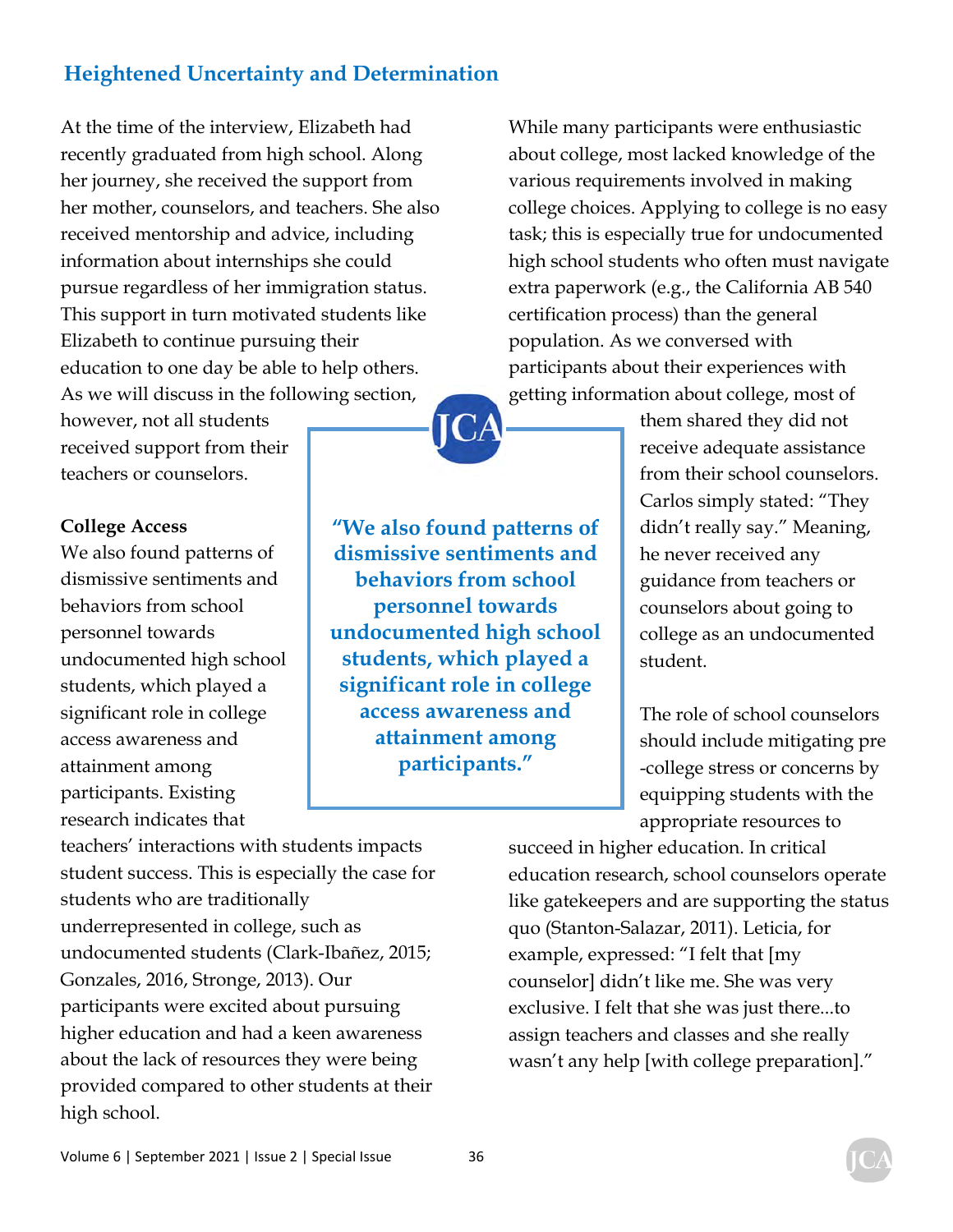Similarly, Rosa shared that her counselor… "didn't even tell us about opportunities [like] the SAT or like how to write essays for college and stuff." Unfortunately, experiences like these were common and detrimental for students like Leticia and Rosa. Ideally, their counselors should have been sharing potential college resources tailored for undocumented students, but Leticia and Rosa missed out on important college related resources that previous research indicates can make the difference in whether they apply to college or not (Flores, 2016).

Studies have also shown that students who partake in college preparatory coursework, such as AP courses, often are more likely to apply and succeed in college because they are on track to take required classes for university enrollment and can earn college credit while in high school (Shifrer, 2013). Yet, our students felt they were not given equal academic participation and opportunities on campus. For example, Rosa who had not received assistance about college, also shared: Like, if I wanted to choose AP classes, she would be, like, 'Oh no, maybe you should take regular classes because most kids don't do well in AP classes'…She never encouraged [us] to do well or challenge [ourselves].

Rosa described how she was excluded from a class with more academic rigor. Rosa's counselor preconception biases are often what contribute to the academic success gap of underrepresented students in the public school system.

Tellingly, nearly every participant shared a negative interaction related to undocumented immigration and it seems that this antiimmigrant perspective may lead to less support to see the students as viable college going students. Fatima, who had just graduated from high school and had begun her first year at a local university, stated that she wished her high school teachers would "get rid of their nasty comments, their indirects [sic] about undocumented students, one hundred percent keep their political life outside of school." Emilia shared that she thought her teachers might be anti-immigrant and that they are thinking, "Okay, F them! Get 'em out of here!" She continued, "I feel like [teachers should] just be more positive about it. You know? Because we're human! I'm not a dog, you know?! I'm a human! I want the same thing that you do." Emilia powerfully reflected that she demands that her teachers treat her with dignity and that they recognize their shared humanity. As has been noted in other studies, the election of Trump invited more anti-negative rhetoric to be expressed more openly (Andrade, 2017, Muñoz et al., 2018).

Finally, the overall anti-immigrant climate at school results in students potentially being less likely to access resources if they do not have explicit information that the educator is supportive of undocumented students. For example, Leticia described: "My school has something where there's a group and if you ask for material things, they give it to you. It's through the social worker, but I don't feel comfortable talking to her... She's very nice,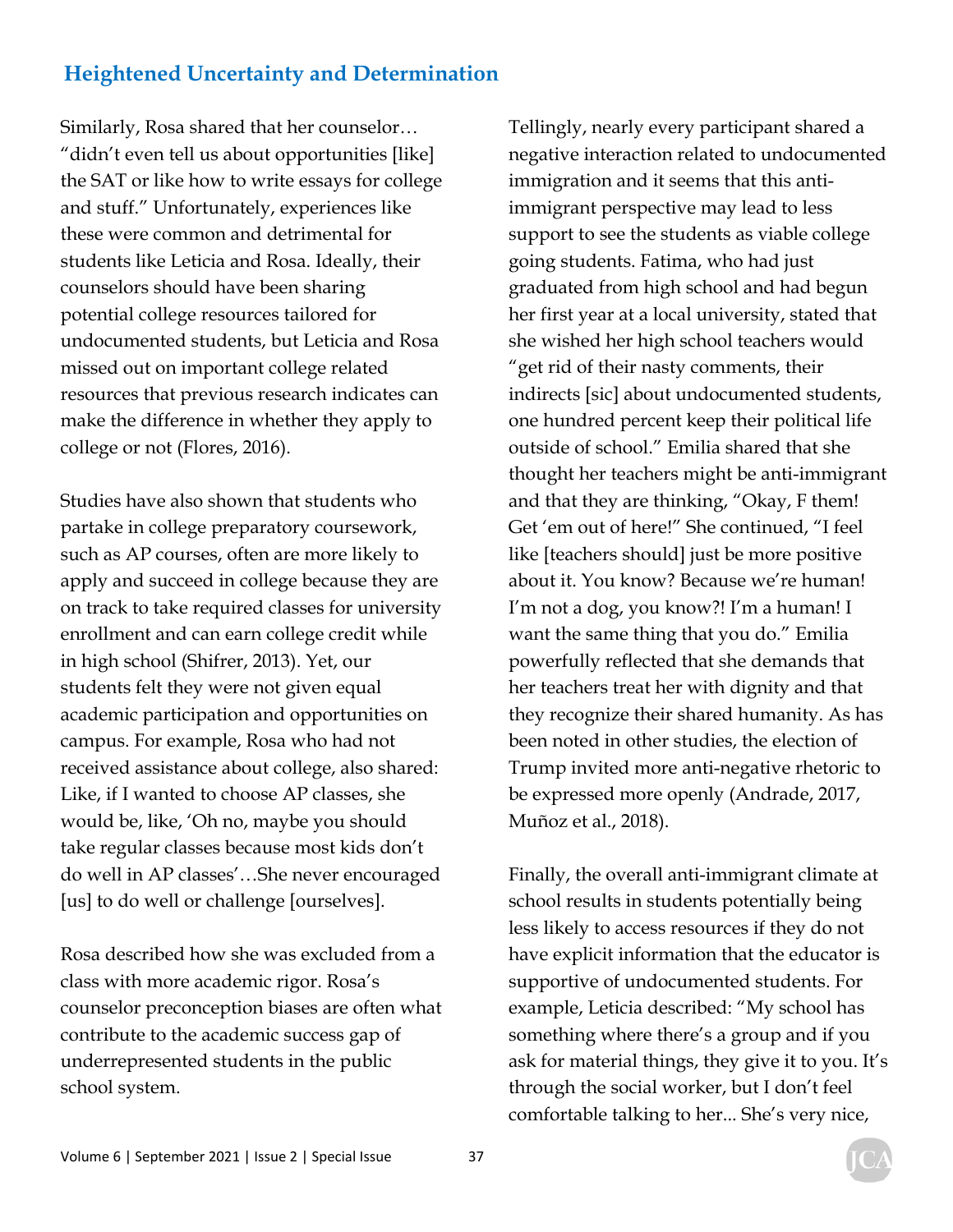but she's just not someone I feel comfortable [with], well, just because she's white and I don't think she would understand and that's just me." Leticia believed that the white social worker may not understand her situation, even though the program is in place to help students who need resources. However, she has not seen outward signs of allyship and subsequently deemed this school personnel untrustworthy.

Though negative experiences were very prevalent among interviews, a few students expressed positive interactions with school personnel. Students identified support from Girl Scout troop leaders, coaches, and other school connected programs that they joined. For example, Imelda spoke about her experience in a robotics club in middle school. She recalls joining the club and seeing many girls drop out due to a lack of interest, but not her. She enjoyed the club very much. In fact, the teacher in charge of the club made a very positive impact on her. Imelda described her as "someone you want to surround yourself with because she's so positive and encouraging." She noticed Imelda's talent for coding and personally invited her to take her talents to a non-profit organization that would further help her develop her skills in coding.

Imelda's positive experience with school personnel demonstrates the powerful, positive role that educators have as positive role models and mentors (see also e.g., Gonzales 2016). Imelda's robotics teacher is someone who introduced students to new

social and educational opportunities. Her involvement was not restricted based on immigration status. Because of this positive experience, she decided to pursue a career in STEM, specifically computer science. In a field that is predominately male and white, Imelda knows her journey will not be easy, but her teacher has already planted a seed of confidence in her that will undoubtedly take her far in life.

In addition to individual educators or school related programs, Students Without Limits (SWOL) also stood out as an important resource that participants found incredibly helpful to their growth as valued students. Those involved in SWOL mentioned the regular support in group meetings, one-onone attention by organizational leaders, and constant stream of resources that mitigated the stress and isolation that they felt at their high school. Maribel shared, "[the Director of SWOL] was a really big help because she's helped us be able to get more opportunities at the school as well as sign up for college. And this has been really helpful for me because I don't have anybody that went through this process. So, for me, everything is new. It helps me because without her I would basically be lost. I wouldn't know where to apply for scholarships or certain things."

The presence of SWOL also led to the creation of high school dreamer clubs where students could be a more integral part in planning, organizing, and advocating as a group. Additionally, SWOL worked with high school Dreamer Clubs to set up workshops,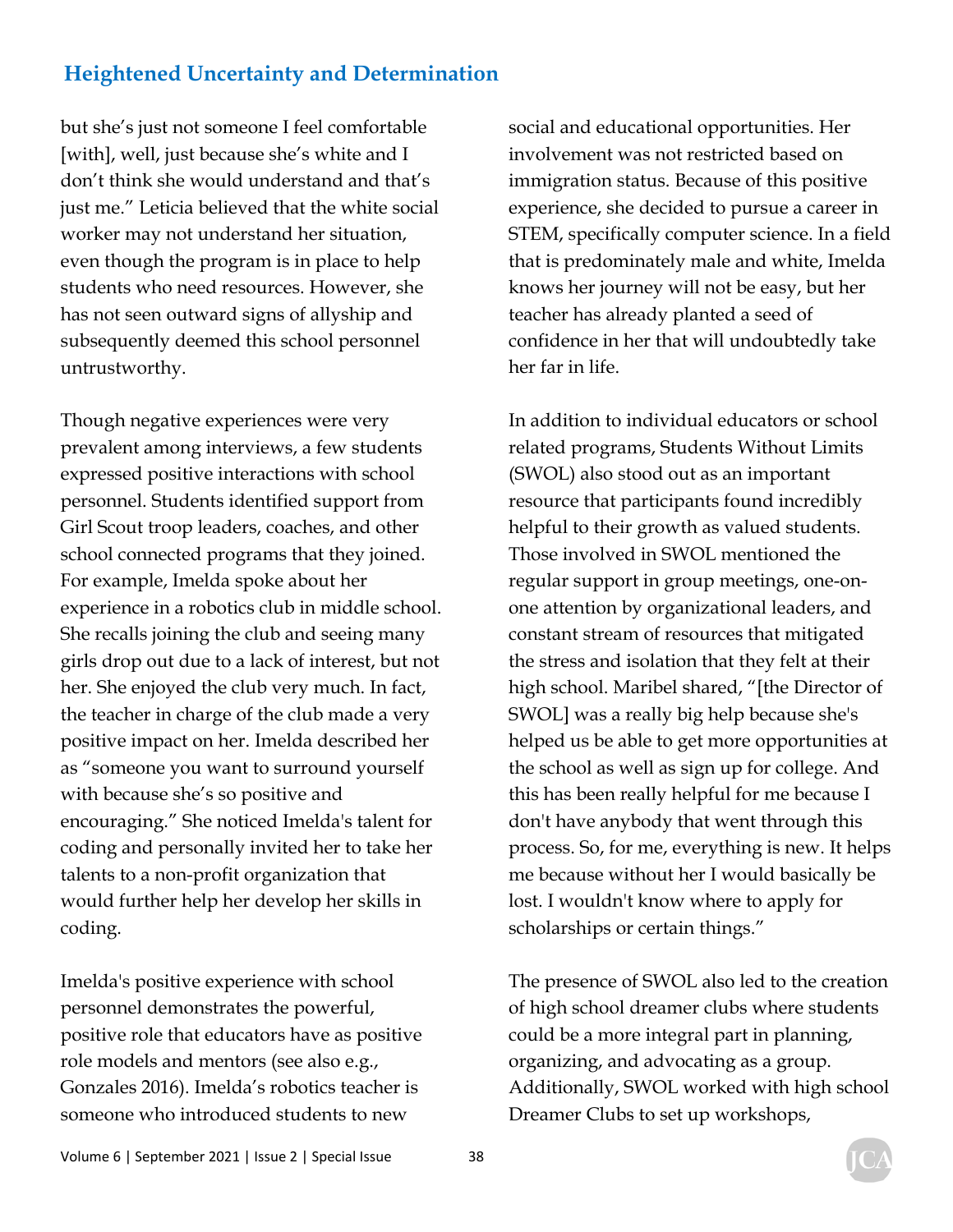speakers, and family events. Oftentimes, students reported that it was the only source of support at the high school level. Esteban explained, "The only person that I can think of that you know, that really tried to bring it into the table was [the director of SWOL] that I've been talking about. Her efforts of bringing… speakers to help students or parents…. She created events after school to get parents to get together and then talk about any issues you know, about transferring to a CSU or a community college or a UC." As Esteban explained, SWOL represents a model of collaboration that schools can develop to bring high quality information, resources, and support to students and their families. In sum, students' legal status is not what is restricting their ambitions. The lack of support from school personnel presents numerous challenges and diminishes opportunities for undocumented students. Previous studies have noted that undocumented students are faced with the lack of institutional support and encounters with discriminatory school personnel as they pursue their college aspirations (Contreras, 2009; Clark-Ibáñez, 2015; Gonzales, 2010, 2016; Mondragon, 2020; Perez, 2009; Valdivia & Clark-Ibáñez, 2018). While our study confirms previous findings about the interactions that lead to lower graduation rates and college enrollment, we also found promising practices through individual educators who understood what undocumented students needed and various extracurricular programs where undocumented students found support and resources.

#### **Conclusion: Recommendations and A Call for Change**

*I just really hope that what I said in this interview actually gets considered enough to help the generation that follows me. I hope that the generation that follows me doesn't go through the same struggles that I'm going through. Obviously, there's a beauty in the struggle because you learn, but with learning there's a lot of emotional stress that goes on. So, if I could alleviate that for the generation to come with this information, I hope this is taken into very much consideration.* 

#### -Maribel, undocumented high school senior

At the end of each interview, we asked the students what they would like to see changed at their high school and beyond. Maribel hopes that by sharing her story, this research project would help improve the conditions and opportunities for undocumented students. Their direct recommendations coupled with the findings in this study resulted in powerful mandates presented below.

First, resources, information, and support must be provided to both students and educators in a safe manner. School personnel should strive to support and learn about the unique hardships that undocumented students encounter. Our participants found the creation of Dreamer Clubs or AVID programs at their high schools to be instrumental in providing safe and affirming spaces for students to share their experiences. The educators and advisors supporting these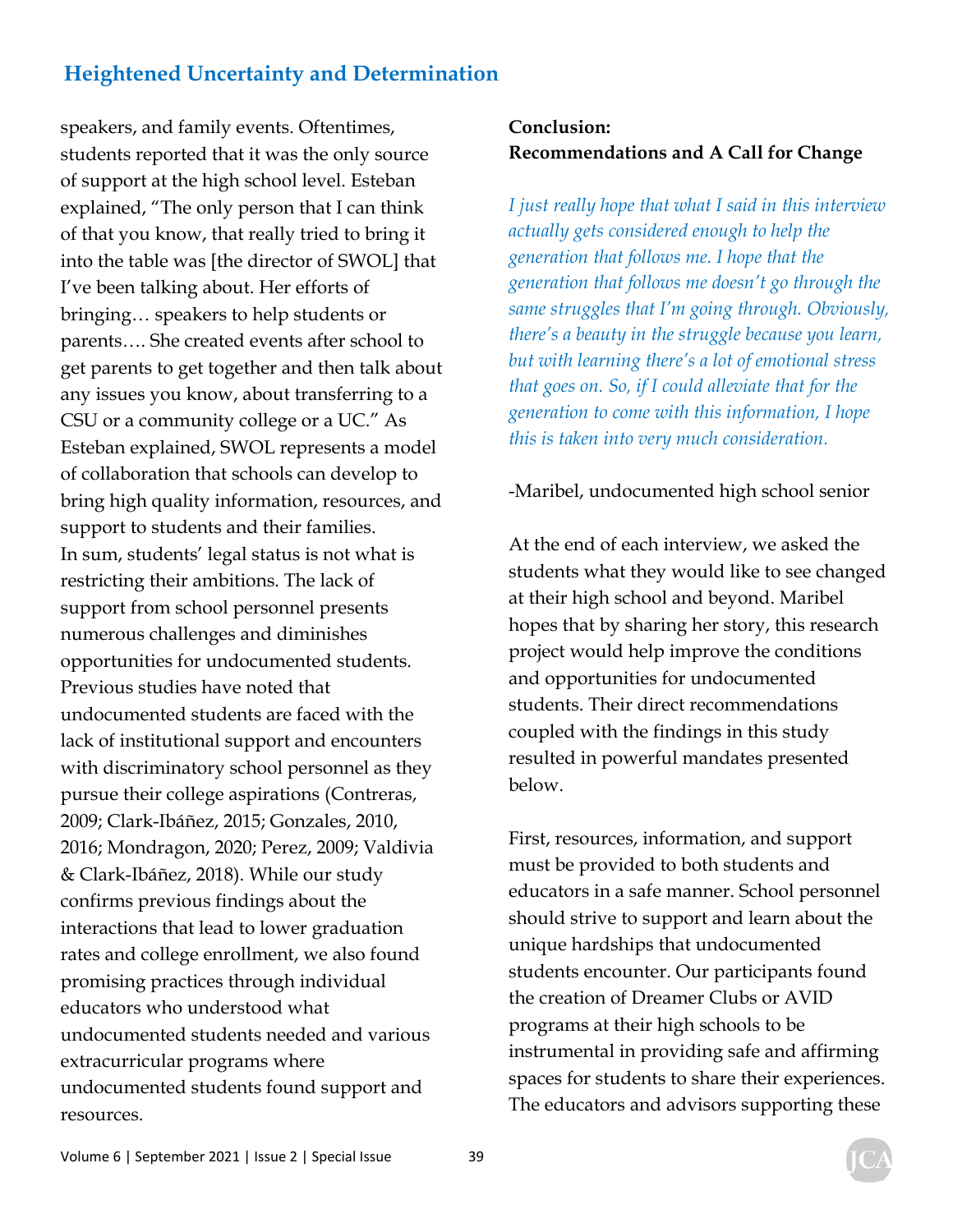programs were essential to build trust and a sense of community.

Second, students also emphasized the need for educators and staff across campus who "get it" and are willing to act proactively in expressing their support. They described the need for more educators of color as well as for assertive allies. It is critical for educators to establish themselves as a safe and confidential person for students to be able to talk to because some students may not feel comfortable asking for help. Educators must outwardly and explicitly express their support for undocumented students and then follow through with language and behavior to support them. As Clark-Ibáñez and Swan (2019) state, "Being an ally means that you are never done listening and learning" (pg. 92).

Third, students described needing schools to deliver intentional outreach and support. One participant suggested having regular checkins with school counselors and developing an institutional hotline for students and families to be able to quickly access bilingual support when needed. Another student suggested providing support with getting school supplies, but also items that are often overlooked, such as an alarm clock. Schools should focus on the institutional strategic plan to support undocumented students and their families and not only rely on a few trusted educators or counselors, which leads to burn out with being "the only one" (Valdivia & Clark-Ibáñez, 2018) and cannot possibly extend the reach to all undocumented students.

Fourth, increased support for college access is also critical to develop at the institutional level3. Students appreciated workshops designed to help with college applications and financial aid that were delivered in the evenings and weekends so that their parents could also attend. Schools partnering with trusted grassroots organizations or nonprofits is a way for schools to capitalize on community resources. These organizations could also provide professional development to educators and counselors, so that the information about college could ultimately be communicated by the personnel from the students' school.

College readiness also includes students demonstrating their participation in extracurricular opportunities. Our participants collectively shared there were few opportunities they could participate in due to financial constraints and/or not being able to stay after school. A student in our study suggested creating opportunities for students to participate in free extracurricular activities during regular school hours so that undocumented students can access supplemental educational experiences. Sixth, robust community partnerships are essential to provide holistic support for undocumented students. Through these partnerships, information about regional concerns can inform school practices and serve to expand resources for students. In our study, students shared the impact of SWOL,

 $3$  For additional recommendations on culturally responsive college application advising and support, see Camilo (2021).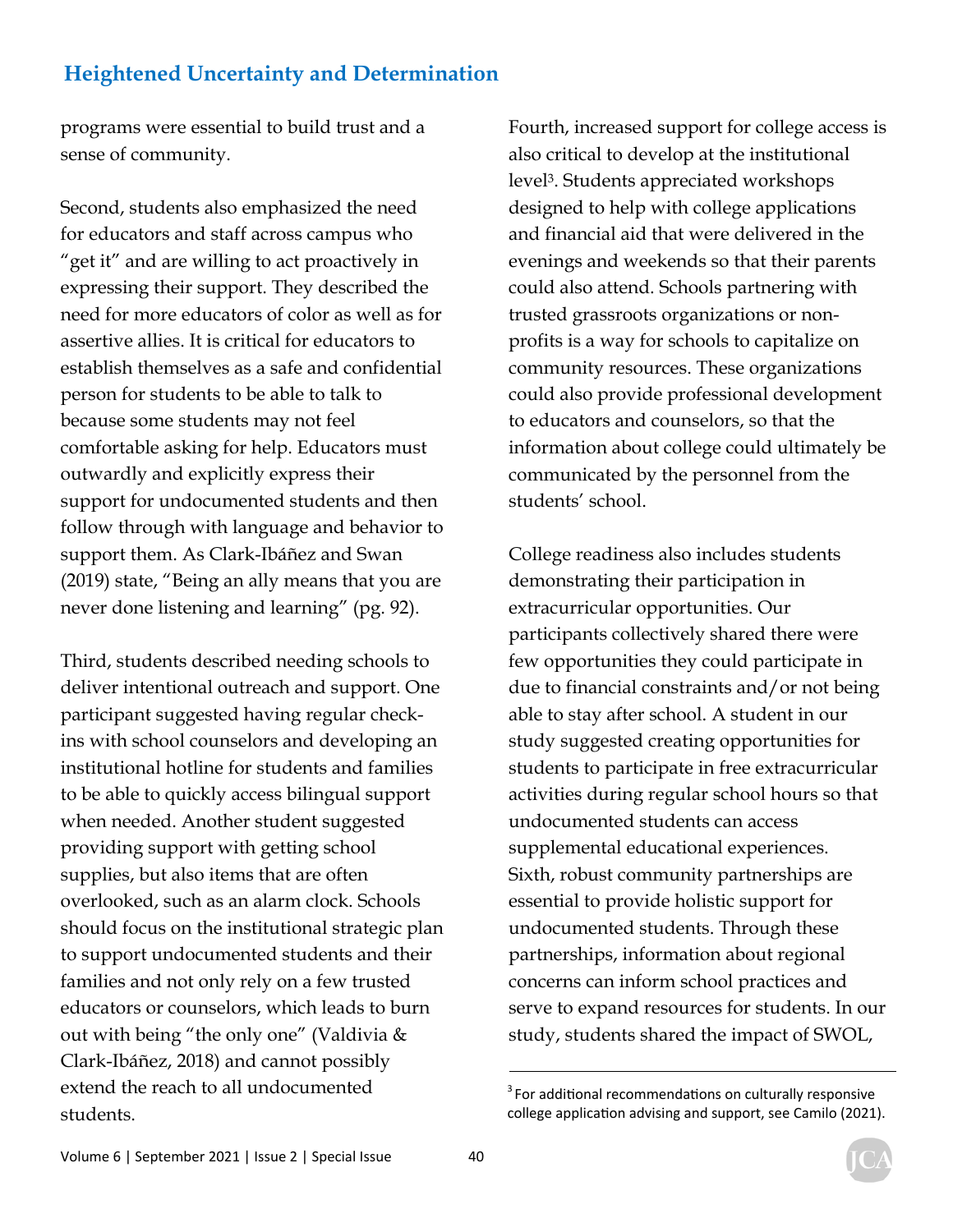for example. Through our ethnography, it was noted that SWOL conducted "Know Your Rights" workshops, provided legal assistance, delivered immigration policy updates, and offered mental health support. High schools in the San Diego region can also partner with non-profit immigration legal organizations, grassroots organizations, and universities to offer similar workshops. We believe that the key to these collaborations is for organizations to also work with students' families. Finally, students' experiences strongly indicated the need for comprehensive, inclusive, and humane immigration reform. Policymakers must also address immigration and policing activities on the ground which terrorize immigrant communities daily. Undocumented students want to be given the same opportunity as everyone else. Sarai implored educators to consider: "I would like them to know not to treat me as a different person. I want to have the same opportunity."

**REFERENCES**

Abrego, L. (2006). I can't go to college because I don't have papers: Incorporation Patterns of Latino undocumented youth. *LaƟno Studies* 4: 212-231.

Abrego, J., & Gonzales R. (2010). Blocked paths, uncertain futures: The postsecondary education and labor market prospects of undocumented LaƟno youth. *Journal of EducaƟon for Students Placed at Risk* 15 (1-2): 144-157.

Aguilar, C. (2019). Undocumented Critical Theory. *Cultural Studies <—> CriƟcal Methodologies* 19 (3): 152-160.

Andrade, L.M. (2017). "The war still continues": The importance of positive validation for undocumented community college students after Trump's presidential victory. Journal of Hispanic Higher Education, 1, 1-17.

Camilo, D. (2021). Culturally-responsive college application advising for undocumented immigrant students. In *Strengthening School Counselor Advocacy and Practice for Important PopulaƟons and Difficult Topics*. Meredith A. Rausch & Laura L. Gallo, Editors. Business Science Reference.

Canseco, O., & Clark-Ibáñez, M. (2015). After college graduation: Bittersweet. In *Undocumented Latino Youth: NavigaƟng Their Worlds.* Boulder, CO: Lynne Rienner Publishers.

Clark- Ibáñez, M. (2015). *Undocumented LaƟno Youth: NavigaƟng Their Worlds.* Boulder, CO: Lynne Rienner Publishers.

Clark-Ibáñez, M. & Swan, R. (2019). *Unauthorized: Portraits of LaƟno Immigrants*. Rowman & LiƩlefield.

Contreras, F. (2009). Sin papeles y rompiendo barreras: Latino students and the challenges of persisting in college. *Harvard EducaƟonal Review* 79 (4): 610-632.

Crenshaw, K. (2002). The first decade: Critical reflections, or 'a foot in the closing door. *UCLA Law Review*, 49(5), 1342- 1372.

Crenshaw, K., Gotanda, N., Peller, G., & Thomas, K. (Eds.). (1995). *CriƟcal race theory: The key wriƟngs that formed the movement*. New York, NY: New Press.

ICA

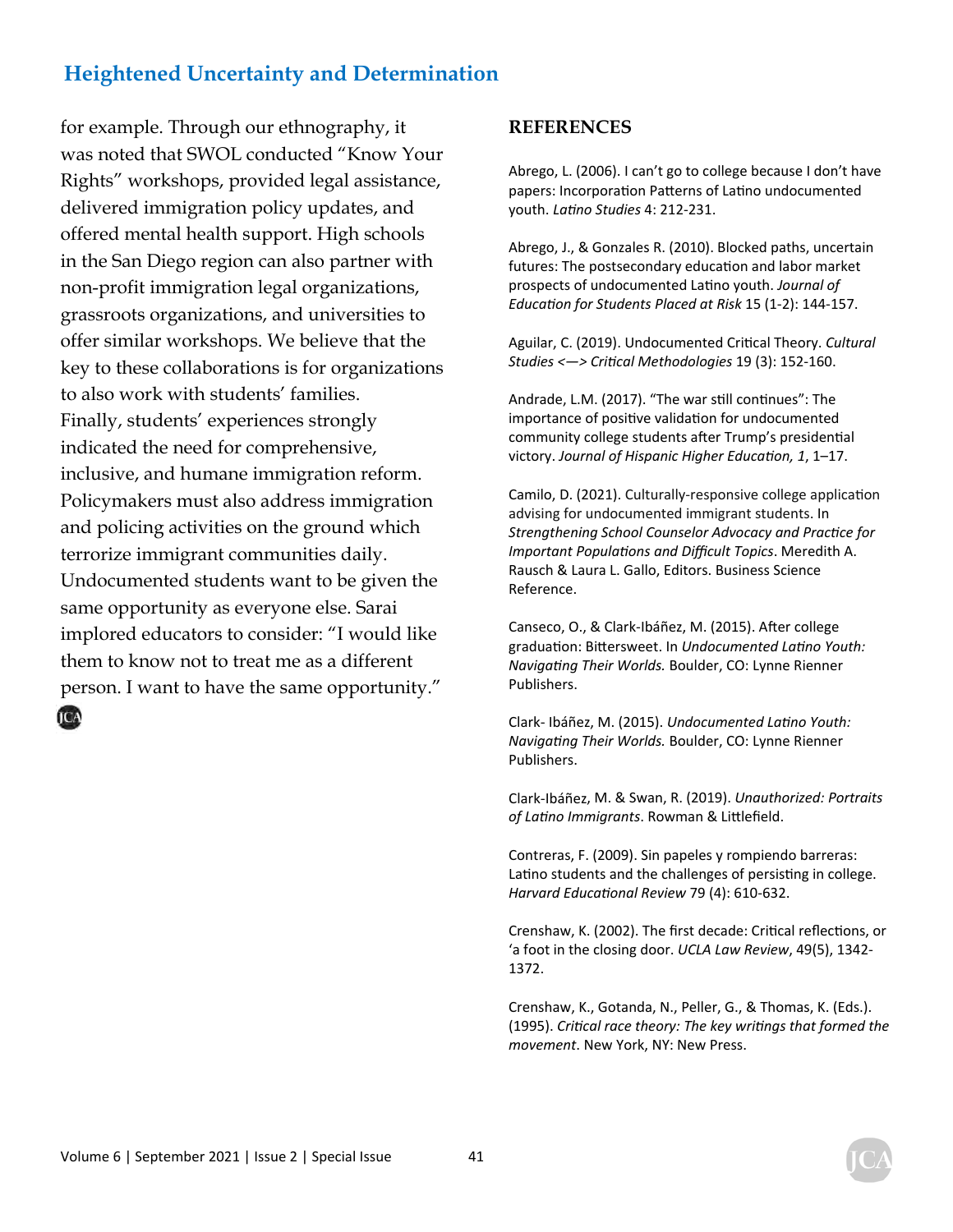Delgado, R. & Stefancic, J. (2017). *CriƟcal Race Theory: An Introduction*. 3<sup>rd</sup> Edition, New York University Press.

Flores, S. (2010). State dream acts: The effect of in-state resident tuition policies and undocumented Latino Students. *The Review of Higher EducaƟon* 33 (2): 239-283.

Garcia, A. (2019). *Legal passing: Navigating undocumented life and local immigraƟon law.* Oakland: University of California Press.

Garcia Cruz, G. (2020). Contesting "citizenship": The testimonies of undocumented immigrant activist women. In Leisy, J., & Negrón-Gonzales, G (Ed.), *We are not dreamers: Undocumented scholars theorize undocumented life in the United States.* Durham, NC: Duke University Press.

Gonzales, R. (2010). On the wrong side of the tracks: Understanding the effects of school structure and social capital in the educational pursuits of undocumented immigrant students. Peabody Journal of Education, 85, 469-485.

Gonzales, R. (2011). Learning to be illegal: Undocumented youth and shifting legal contexts in the transition to adulthood. *American Sociological Review* 76 (4): 602-619.

Gonzales, R. (2016). *Lives in Limbo: Undocumented and Coming of Age in America.* Oakland, CA: University of California Press.

Greenman, E., & Hall, M. (2013). Legal status and educational transitions for Mexican and Central American immigrant youth. *Social Forces* 91 (4): 1475-1498.

Ladson-Billings, G. (1998). Just what is critical race theory and what's it doing in a nice field like education? *InternaƟonal Journal of QualitaƟve Studies in EducaƟon*, 11(1), 7-24.

Lara, L. (2018). "It's not a choice": A critical analysis of *systemic racism in faculty hiring pracƟces in the community college from the perspecƟve of faculty of color.* San Diego State University, San Diego, CA. Available from ProQuest Dissertations (2050659536, Order No. 10817184).

Mondragon, G. (2020). "I feel like an embarrassment to the undocumented community": Undocumented students navigating academic probation and unrealistic expectations. In Leisy, J., & Negrón-Gonzales, G (Ed.), *We are not dreamers: Undocumented scholars theorize undocumented life in the United States.* Durham, NC: Duke University Press. Monico, G. (2020). American't: Redefining citizenship in the U.S. undocumented immigrant youth movement. In Leisy, J., & Negrón-Gonzales, G (Ed.), *We are not dreamers: Undocumented scholars theorize undocumented life in the United States.* Durham, NC: Duke University Press.

Muñoz, S., Vigil D., Jach E., & Rodriguez-Gutierrez, M. (2018). Unpacking resilience and trauma: Examining the "Trump effect" in higher education for undocumented Latinx college students. Association of Mexican American *Educators Journal.* 12 (3): 33-52.

Nienhusser, H., & Toko O. (2018). Awakened hatred and heightened fears: The Trump effect on the lives of mixedstatus families," Cultural Studies <-> > Critical Methodologies 19(3): 173-183.

Perez, W. (2009). *We Are Americans: Undocumented Students Pursuing the American Dream.* Stylus Publishing, LLC.

Perez Huber, L. (2010). Beautifully powerful: A LatCrit reflection on coming to an epistemological consciousness and the power of testimonio. Journal of Gender, Social *Policy & the Law*, 18(3), 339-851.

Pérez Huber, L., & Malagon M. (2007). Silenced struggles: The experiences of Latina and Latino undocumented college students in California. *Nevada Law Journal*, 7(3), 841-861.

Shifrer, D., Callahan, R. M., & Muller, C. (2013). Equity or marginalization?: The high school course-taking of students labeled with a learning disability. American Educational Research Journal, 50(4), 656-682. https:// doi.org/10.3102/0002831213479439

Stronge, J. (2013). *EffecƟve teachers= student achievement: What the research says*. Routledge.

Silvestre, A. (2020). Me vesti de reina: Trans and queer sonic spatial entitlement. In Leisy, J., & Negrón-Gonzales, G (Ed.), *We are not dreamers: Undocumented scholars theorize undocumented life in the United States.* Durham, NC: Duke University Press.

Solorzano, D., & Yosso, T. J. (2001). Critical race and LatCrit theory and method: Counter-storytelling. *Qualitative Studies in EducaƟon*, 14(4), 471-495.

Solórzano, D. G., & Yosso, T. J. (2001). "From racial stereotyping and deficit discourse toward a critical race theory in teacher educaƟon." *MulƟcultural EducaƟon*, 9(1), 2-8.